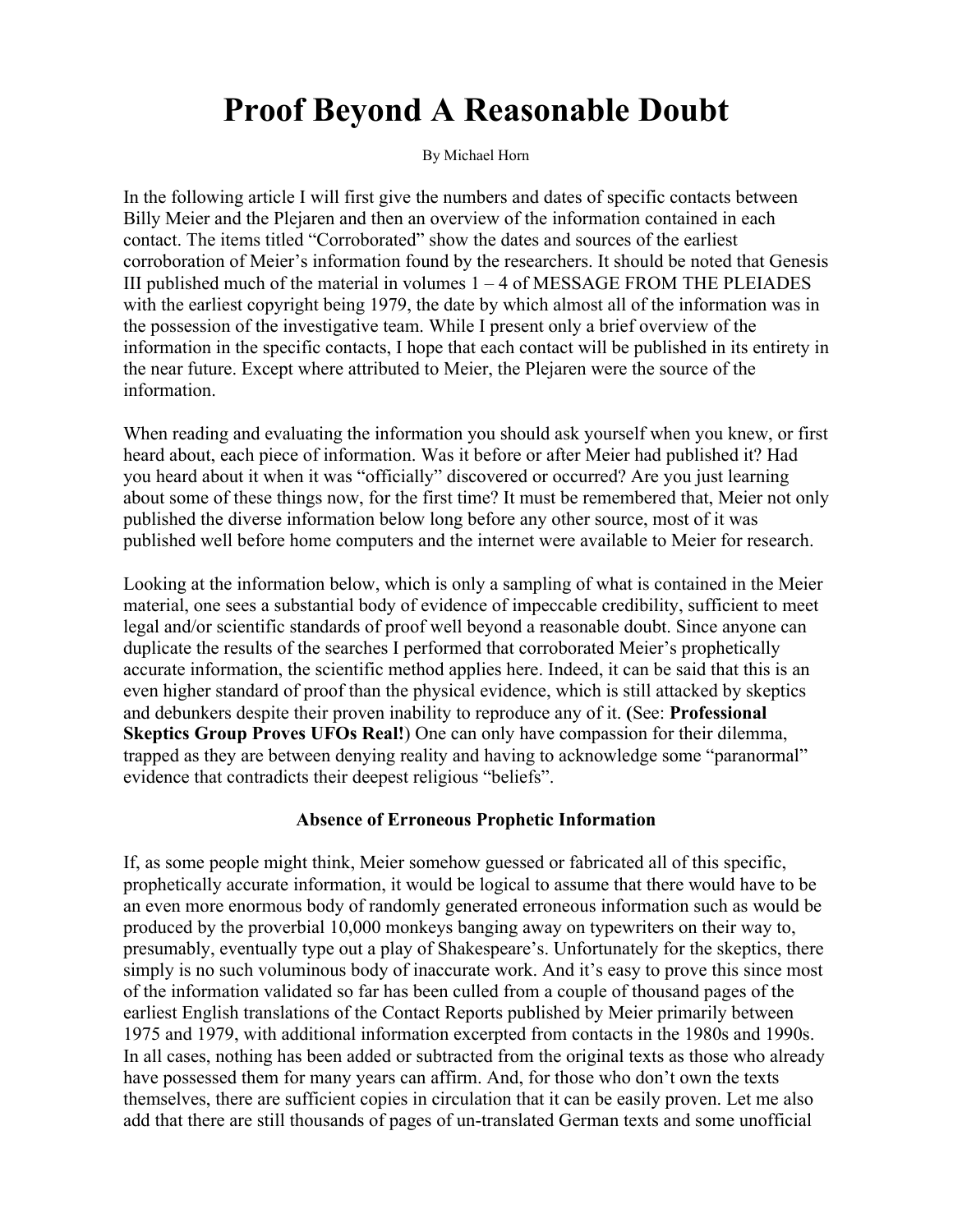English translations that contain additional, already published, prophetic information awaiting scrutiny.

So, as you read (and research) the following, and assuming you cannot come to another reasonable conclusion (based on the facts and evidence) than that it is credible proof beyond a reasonable doubt, please consider the possibility that the extraterrestrials, and Meier, are attempting to offer us assistance in solving the very serious problems we face.

## $7<sup>th</sup>$  Contact, February 25, 1975 and 35<sup>th</sup> Contact, September 16<sup>th</sup>, 1975:

Connection of A-bomb testing, explosions to ozone damage, high frequency "elementary radiations" unknown to terrestrial scientists, damage to Earth's rotation, magnetic disturbances, polar displacement; contribution of bromine gases to ozone damage, penetration of UV through holes killing microorganisms, leading to disruptions in food chain, genetic mutations, other long term negative effects for humans and the planet

Corroborated: November 29, 1988, published report from Lawrence Livermore National Laboratories announced this "new discovery": ATOM BOMB TESTING TIED TO OZONE DEPLETION, *13 years after* Meier had already published it. Consider that this damage was first mentioned to Meier during a contact on February 4, 1956, when he was just 19 years old, an astonishing *32 years before* the Livermore announcement. The extraterrestrial woman, Asket, specifically referred to some of the catastrophic damage done to the environment, humans and other life forms by atomic bombs. She pointed out that the great atmospheric disturbance would result in climate changes, adverse weather conditions and lead to genetic mutations in plants, animals and humans as well.

Corroborated: *National Public Radio, 1991,* confirmed connection between bromine gases and ozone layer damage

Corroborated: *Los Angeles Times,* February 24, 1992: OZONE HOLE DAMAGES FOOD CHAIN, confirming the connection between the UV passing through the ozone hole and genetic mutations and damage to the food chain.

45<sup>th</sup> Contact, February 25, 1976: Semjase (Meier's extraterrestrial female contactor) warned him that our extraction of petroleum and natural gas from the Earth, damming of waters, construction of huge cities were major contributing factors to increased earthquake and volcanic activity

Corroborated: *The Good Life-Independent Journal* newspaper, June 27, 1990: EARTHQUAKES, OIL INTER-ACT

 $29<sup>th</sup>$  Contact, July 7, 1975 and 31st Contact, July 17, 1975: Specific information about Venus, unknown at the time, including: composition of atmospheric gases, surface temperatures, depth of clouds, wind speeds, atmospheric pressure, coloration, variation in terrain, etc.

Corroborated: By probes from both US (August 1976) and USSR (October 1975)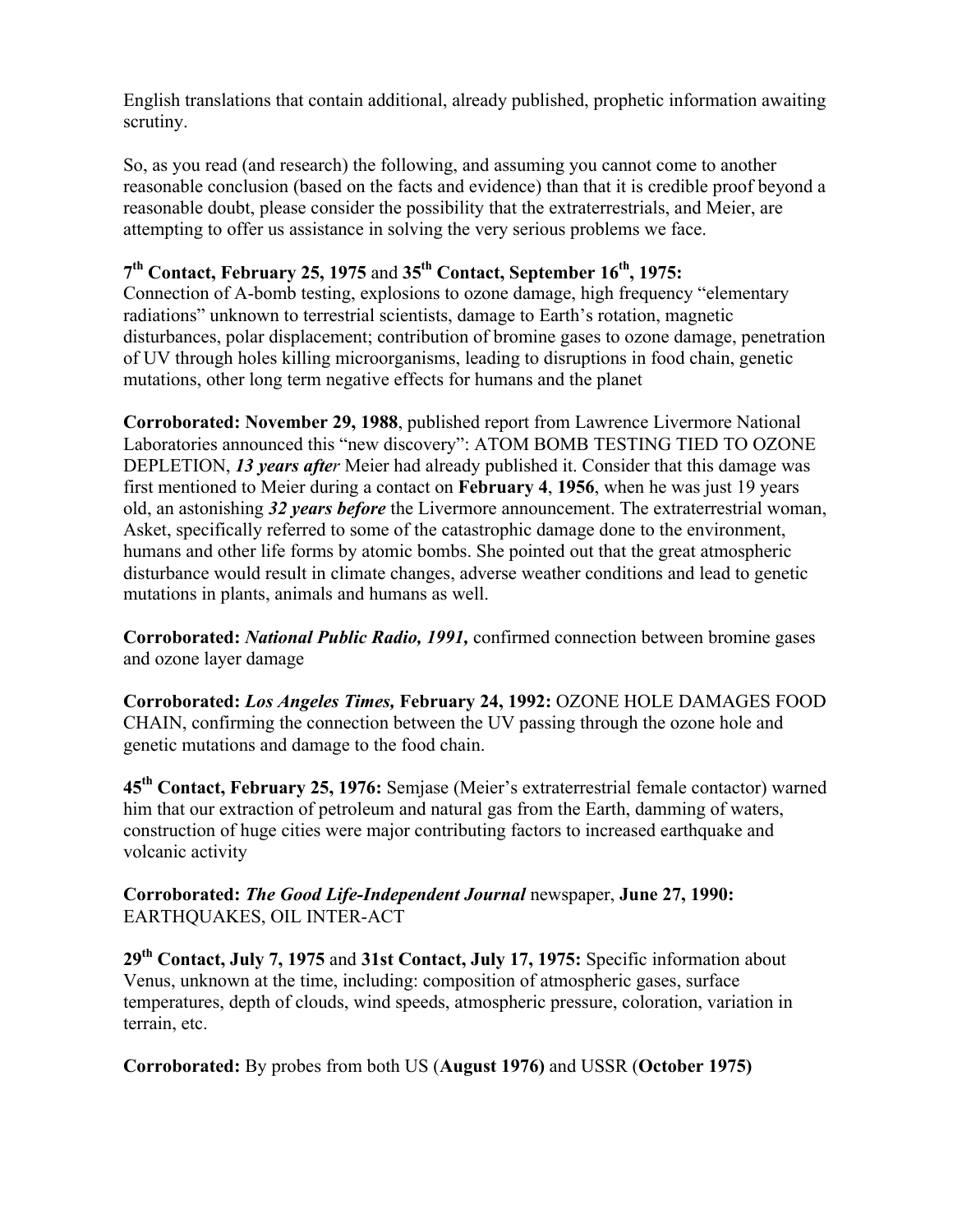Corroborated: February 1981, USGS was producing a topographical map of Venus which, it was discovered by the investigative team, further confirmed the details Meier had published…5 years earlier

31st Contact, July 17, 1975: Semjase informed Meier that Mt. Chimborazo was highest mountain on Earth, contrary to Meier's belief that it was Mt. Everset

Corroborated: June 1996 issue of Earth magazine, 21 years later

115<sup>th</sup> Contact, October 19, 1978: Meier describes existence of Jupiter's rings, says composed mainly of dust, particles, sulfur ions flung off by volcanoes on Io, describes Io as most volcanically active body in solar system, smooth, level-surfaced, no water; describes Europa as ice-encrusted; Jupiter said to have 17 actual moons (Plejaren don't consider all of Jupiter's satellites meet their standards of moons); describes nature of Jupiter's huge funnelshaped storm

Corroborated: March 5, 1979, NASA's Voyager 1 probe discovers rings of Jupiter, Io most volcanically active body in solar system, Europa covered in ice…5 months *after* Meier published information

Corroborated: September 15, 1998, Cornell University scientists confirm particulate composition of rings from Jupiter's moons (first theorized by astronomers August 2, 1995) Meier's information is 20 *years* ahead of Cornell's (While scientists believe that primary source of particulate matter is explosions caused by meteorite strikes on moons' surfaces, Meier's information seems more accurate, i.e. matter being explosively propelled from volcanoes at speeds up to 2,300 km/hr to heights of 180 kms more likely true source of most particulate forming rings)

Corroborated: April 2003, Dr. Joseph Veverka, Chairman Astronomy Department, Cornell University, regarding my informing him of Meier's information that Io is most volcanically active body in solar system, "If he said that about Io, 3 to 6 months before, then all I can say is that he's right."

Here is an excerpt of additional information regarding the actual ancient, and as yet unknown to our scientists, origins of the rings of Jupiter:

### **150th Contact, October 10, 1981**

Century B.C. - 13,384<br>Orbital Period 714 years Orbital Period

Quetzal: …'Destroyer' is moving on a collision course with Jupiter and disturbs its rotation, while it races so closely past the outer layers, that within these a gigantic storm is created in rotating manner, which reaches into the innermost layers. The mass of Jupiter breaks at the close-point to the matter of the 'Destroyer' and gathers a particle- and moon-ring around itself, which will continue to exist for millions of years, together with the original particleand moon-ring existing already for approximately four billion years, into which the new ring will be integrated. The gigantic whirling storm, which already developed in most ancient times on the giant planet, has nothing to do with the 'Destroyer'.

At the same time, when the 'Destroyer' passes the Jupiter system, it tears an old small-size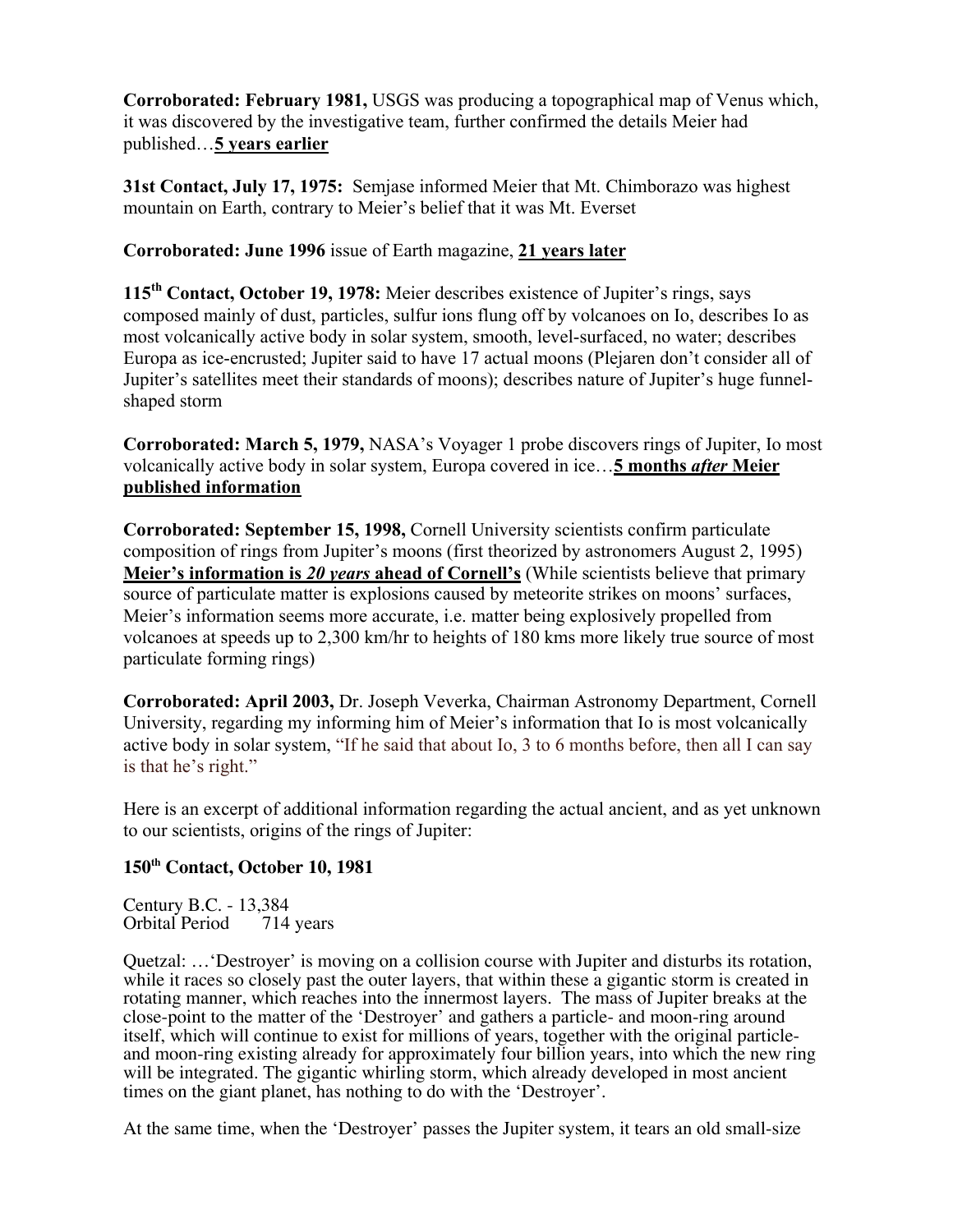moon of approximately 4 kilometer diameter out of its orbit which, at enormous speed flies out into the space of the SOL-system on an unknown orbital path, and is accompanied by several smaller asteroids. At first, this moon is lost on a very far orbital path, when it appears again after a long time and moves through the SOL-system - again and again, until someday it will be captured by Jupiter again and crash down on it which, according to our calculations, will be around the period of time, when the change from the twentieth to the twenty-first century A.D. will come.

#### Additional explanation regarding the same comet: (Excerpt from **Contact #248, February 3, 1994**)

Billy:But now I have another question: In the contact report of Saturday, October 10th, 1981, at 3:15 A.M. Quetzal mentioned that, due to the 'Destroyer', a small moon of approximately 4 kilometer diameter was torn away from Jupiter during the year 13,384 B.C., and taken on a course which, in addition was followed by several small asteroids. The discussion revealed that, some day, this small moon would return to its point of origin again, namely to Jupiter, in order to crash down on it. The following in this reference: Earthly scientists have discovered, that presently a small planetoid of approximately 4 kilometer diameter is approaching Jupiter on a collision course, accompanied by several asteroids in its tow. According to scientific calculations, this small planetoid, called Shoemaker-Levy 9, will crash down on Jupiter by the middle of the year 1994, which will be barely behind the visible horizon from the Earth. Does this small planetoid refer to the small moon Quetzal mentioned, which went on its journey from Jupiter during the year 13,384 B.C., and which is now 'celebrating' its return to its place of origin, or does this refer to a different space missile from outer space?

Ptaah: This actually refers to the small moon Quetzal mentioned and which, with absolute certainty, will again come into the magnetic field of Jupiter.

#### **Corroborated: July 16 through July 22, 1994**

Additional information from  $115<sup>th</sup>$  Contact, October 19, 1978, accidentally given to lead investigator, Col. Wendelle Stevens, USAF (Ret.), shown by him to Maj. Rudolph Pestalozzi, USAF (Ret.) and Mr. O. Richard Norton, former director Flandreau Planetarium, Tucson, Arizona. Witnessed by the three men, the information was secured until after the following specific, predicted events occurred:

- Jonestown massacre (Nov. 18, 1978)
- Overthrow of the Shah of Iran (Jan. 1979)
- Soviet invasion of Afghanistan (Dec. 1979)
- Chinese invasion of North Vietnam (Feb./Mar. 1979)
- Death of Tito of Yugoslavia (May 4, 1980)
- Mount St Helens eruption (May 18, 1980)
- Abdication of Queen Juliana of The Netherlands (Apr. 1980)
- Assassination of Indian Prime Minister Indira Gandhi (Oct. 31, 1984)
- Iran Hostage Crisis (Nov. 1979/Jan. 1981)
- Terrorist attack on Iranian Embassy in London (Apr./May1980)

1978: In a Wasserman publication Meier foretells launch of telescope at end of 1980s that would make unfathomable discoveries in space, writes that a comet would be discovered in late 1980s to early 1990s that would be named *Toutatis,* may threaten Earth in September 2004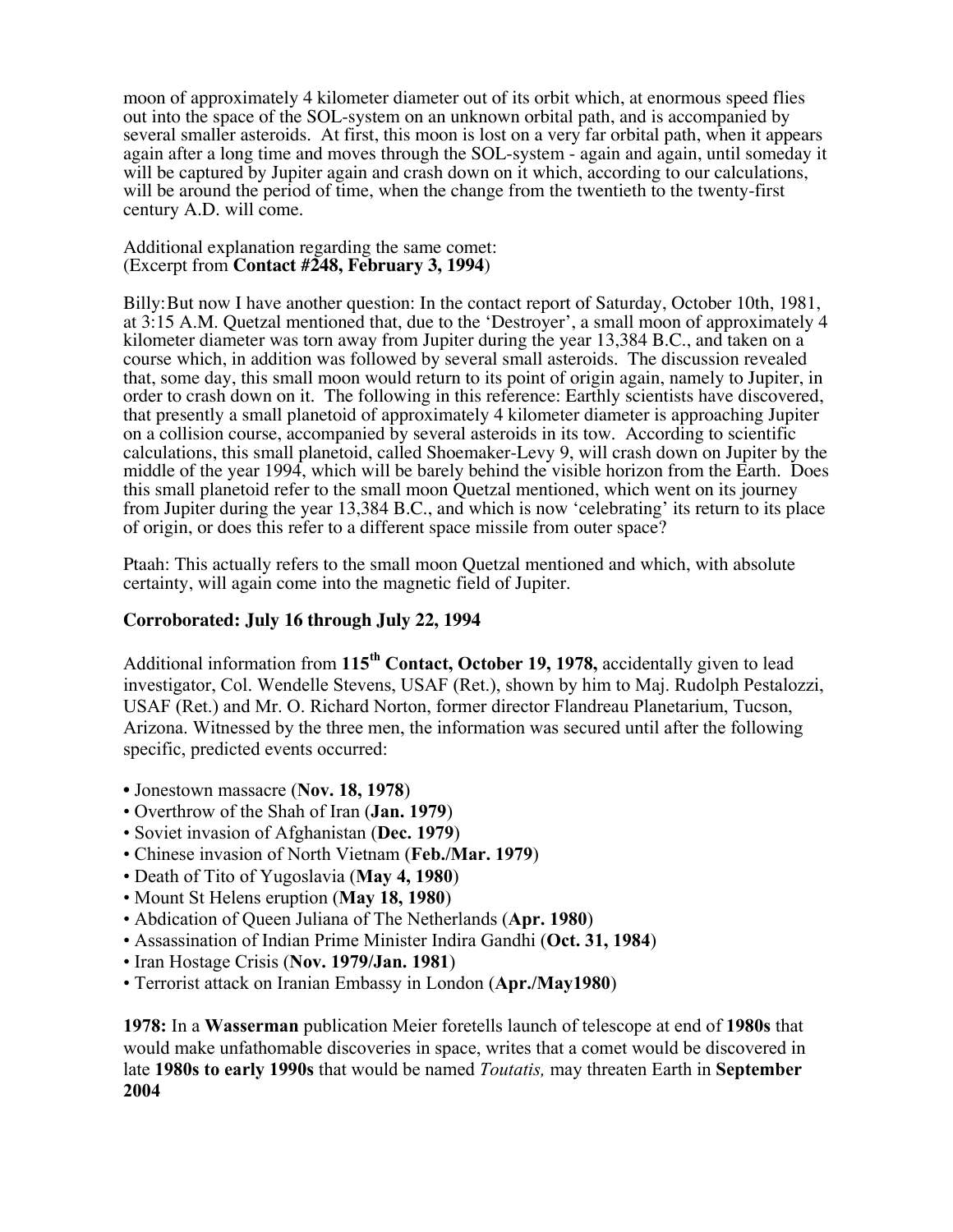Corroborated: Hubble telescope launched April 1990

Corroborated: 1989, French astronomers discover comet, named it…*Toutatis,* predicted to come closest to Earth September 29, 2004

1978, 1992: In his book, Existing Life in the Universe, Meier states that there are two small planetary bodies outside Pluto's orbit, he calls them Trans-Pluto and Uni, says scientists will discover in not too distant future

Corroborated: July 3, 2001, October 7, 2002, BBC reports that scientists have discovered a new planet beyond Pluto

 $150<sup>th</sup>$  Contact, October 10th, 1981: Meier discussed information concerning the 29 actual moons of Saturn, origins of moons from asteroids

Corroborated: November 2000, scientists announced discovery of 12 moons orbiting Saturn bringing the "official" total number to 28, just one shy of what Meier reported almost 20 years earlier, scientist corroborates origin of moons as likely from asteroid

215<sup>th</sup> Contact, February 28, 1987: Known as the Henoch (or Enoch) Prophecies, this contact contained a forewarning of the destruction of the WTC by terrorism, the series of worldwide wars that the US would subsequently launch and military actions involving Russia, China, France, Germany, Spain, England, Scandinavia and many Third World and other countries

Corroborated: The WTC was destroyed on September 11, 2001, the US has already attacked Afghanistan and Iraq as of this writing

235th Contact, February 3, 1990: Meier is told about an earthquake that will occur on February 28, 1990 in California. During this same contact the eruption of the Redoubt volcano in Alaska is predicted for the same date.

Corroborated: This was indeed the date of the Upland earthquake in California. The activity of the Redoubt volcano actually began on February 21 and continued through February 28 with more activity following in March.

241<sup>st</sup> Contact, February 3, 1992: Contained these specific Corroborated warnings about:

- Landslide in Brazil of March 1992
- Nuclear accident in Russia during 3<sup>rd</sup> week of March, occurred on March 27, 1992
- Landers earthquake in L. A. foreseen April  $23^{rd}$  or  $24^{th}$ , 1992, occurred April 22, 1992
- Eruption of Mt. Etna in April 1992, reported April 15, 1992
- Eruption of Cerro Negro in Nicaragua in April 1992, occurred April 9-12, 1992
- Earthquakes Germany-Holland-Belgium area for April 1992, occurred April 13, 1992
- Earthquakes China-Burma April 1992, occurred Myanmaw-China border April 23, 1992

Still speculative: 249<sup>th</sup> Contact, June 13<sup>th</sup>, 1994: (In response to question Meier asked regarding Mad Cow Disease), Ptaah stated, "BSE pathogens cannot be destroyed by simply cooking the meat and other items, or by producing meat meal", and that the temperatures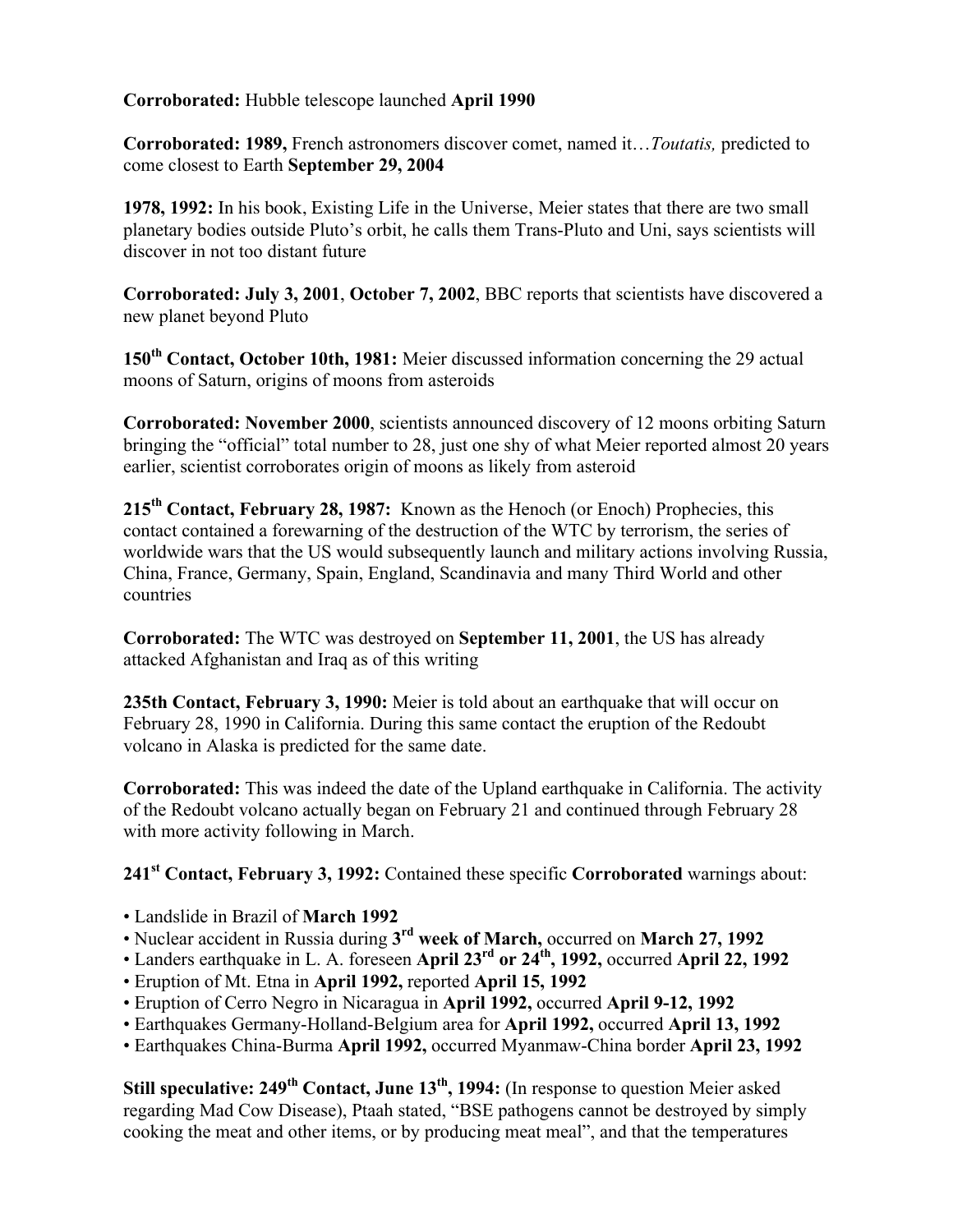necessary for killing the disease-causing prions would need to be, "as high as 700 C (1292 F), and possibly even up to 1000 C (1832 F), for previously mutated pathogens that have existed for some time now." Our scientists have been raising their own estimates as to the temperatures necessary to destroy the disease-causing prions and are now more closely approaching the temperatures that the Plejaren, Ptaah, stated.

251st Contact, February 3, 1995: In February of 1995, Meier published the 251st Contact, a lengthy document of enormous complexity in which he foretold the likelihood of certain specific future events. In September 2001, portions of that information were included in the book "And Yet They Fly!" written by Guido Moosbrugger, an Austrian former schoolteacher and principal acquainted with Meier for about 25 years.

The following seven items, foretold on pages 347 and 348 of "And Yet They Fly!" have recently occurred and virtually in the sequence Meier foretold:

1. The strike or attack by the US and its president (Iraq). Meier even used the word "stun" when he said the strike would "...stun the entire world..." "Stun" is a synonym for the term "shock" used by the US as in "shock and awe".

2. Meier correctly predicted the following upsurge in unrest and violence from Islamic fundamentalists.

3. Meier foretold the spread of AIDS, which has indeed become very widespread.

4. Mad Cow Disease has since spread to other animals and humans as Meier also predicted.

5. Meier said that a new disease and epidemic would then appear and SARS did just that.

6. His warning regarding a renewed threat of chemical warfare is more in the news than ever.

7. Meier specifically warned of the possibility of an accident, one that he said could be avoided, however, at the nuclear power plant near Lyon, France. The emergency scenario, and the timely shut down of that exact plant, occurred on August 12, 2003.

Now, in case the astronomically high odds against any kind of coincidences or lucky guesses aren't apparent, consider that Meier identified the following eight years in advance:

1. The exact country and leader (out of hundreds) that would launch a stunning attack and a synonym for the term actually used by that country's leader (impossible to calculate).

2. The exact religious group (out of thousands) that would respond with their own attacks.

3. The exact disease (out of thousands) that would spread widely among humans.

4. The exact animal disease (out of thousands) that would spread to other animals and humans.

5. The sudden appearance of a new disease and epidemic.

6. The exact kind of weapons and warfare that would cause renewed threats.

7. The exact location (out of 436) and type of facility (out of several) that would have a nearaccident.

The  $251<sup>st</sup>$  Contact also contains startling information regarding technological developments such as hybrid warriors created by mixing humans and pigs' DNA; people will have bio-chips attached to their nerve endings, Meier warned of ominous bio-chipping with links to DSP satellites and super-computer

Corroborated: Human-pig DNA experiments begun in last several years. December 22, 2000 article from SiliconValley.com: "Patent # 348487398: Creature '97% human, 3% pig': A